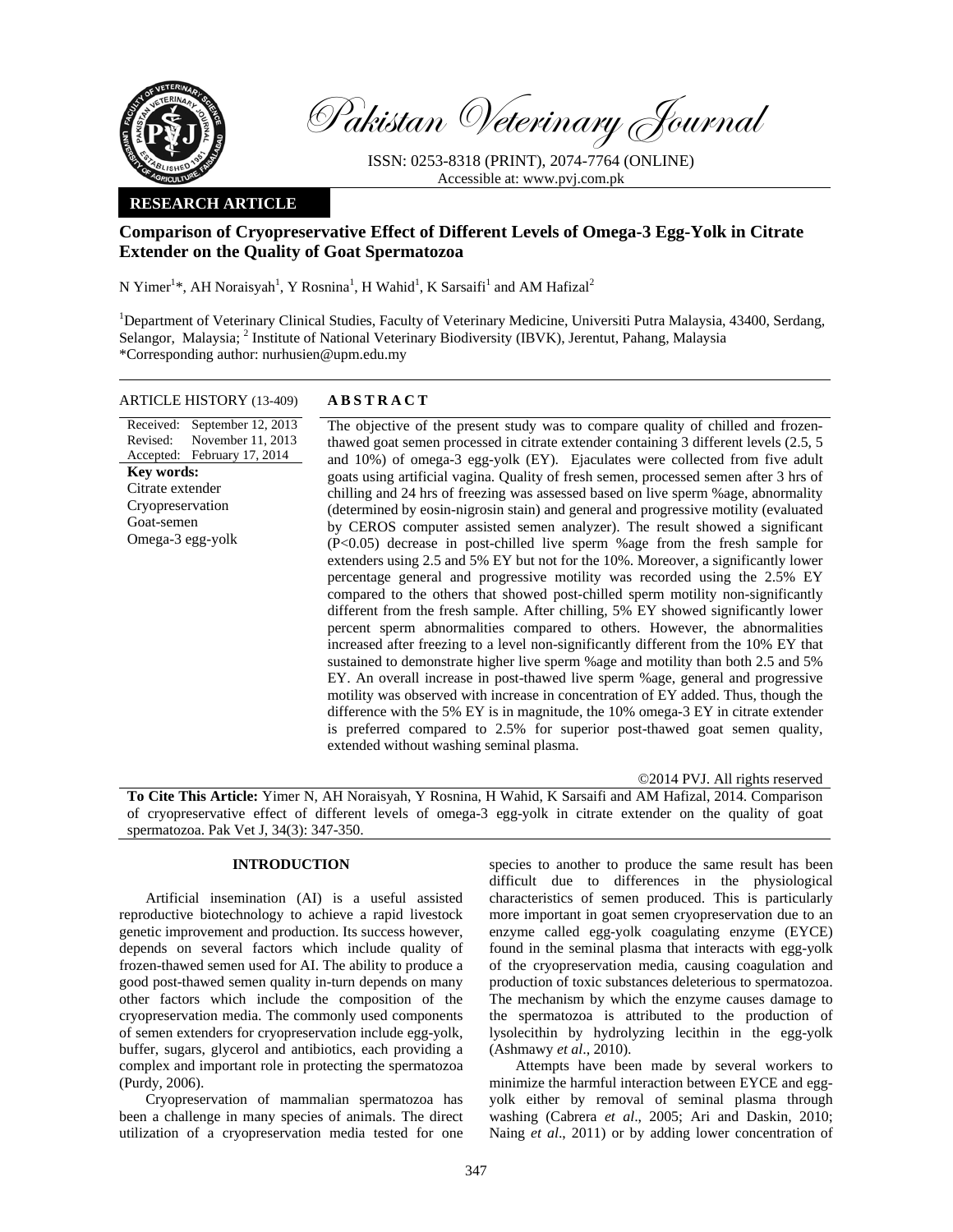egg-yolk into the extender (Ashmawy *et al*., 2010; Priyadharsini *et al*., 2011; Ramukhithi *et al*., 2011), all with variable outcomes. Despite the possible difference in the type of egg-yolk used, most past research appeared to overlook its importance and impact on the outcome of cryopreservation. Research has continued, yet with no standard cryopreservation media for goat semen. The type of egg-yolk used and concentration added to extenders remains a great concern in the success of goat semen cryopreservation. This study was designed to compare effect of using different levels of omega-3 egg-yolk (2.5, 5 and 10%) in citrate extender on the quality of goat spermatozoa after cryopreservation without removing the

### **MATERIALS AND METHODS**

seminal plasma.

**Animals:** This study was conducted at the National Veterinary Biodiversity Institute in Jerantut, Malaysia. There were five bucks which consisted of two Red Kalahari breed, two local Katjang and one Utan-cross breed, used for semen collection. Their ages ranged between 3 and 4 years, with body weights between 30 to 60 kg. The bucks were under intensive management and were fed with a commercial pellet and *Brachiaria Humidicola* grass, mineral block and water provided *ad libitum*.

**Semen collection and evaluation:** Sixteen semen samples were collected twice-per-week using artificial vagina for a period of six weeks. Six samples were from the two Red Kalahari bucks (3 from each), seven from the other two Katjang bucks (3 from one and 4 from the other) and 3 from the Utan-cross buck. Collected semen samples from each buck were processed separately and evaluated after collection, following chilling and freezing, for live sperm percentage, abnormality, general and progressive motility. To minimize possible variation due to breed differences, fresh semen collected from all bucks was set to have minimum of 70% sperm motility and 80% normal morphology before further processing and treatment, otherwise discarded. Motility was assessed with CEROS computer assisted semen analyser, using a 4 µL of diluted fresh sample with 3% sodium citrate (1:10). For estimation of live sperm percentage, a 10 µL of fresh semen was mixed with 30 µL of eosin-nigrosin stain. A thin smear was prepared and evaluation was made out of 200 spermatozoa examined under a microscope (400x). The same eosin-nigrosin stained slides were also used to determine sperm abnormality for which 200 sperm cells were examined for defects associated with sperm head, mid-piece and tail region.

## **Cryopreservation procedures**

**Extender preparation:** The Ladang Ternakan Kelang Omega Plus eggs (LTKM SDN BHD) were used as source of egg-yolk in this study. The eggs contained 400- 600 mg omega-3 polyunsaturated fatty-acid per 100g eggyolk, almost five times more enriched than regular chicken eggs. To minimize the effect of possible variation among individual eggs, egg-yolks collected from a batch of eggs were pooled together and sourced out for preparation of the extenders to process the collected semen samples.

To prepare sodium citrate diluents, 2.37g sodium citrate, 0.50g glucose, and 7% glycerol were dissolved in 70 ml of distilled water. Then, 7 ml of the diluent was transferred into 3 different glass tubes. One ml of antibiotics (100000 i.u penicillin and 100mg streptomycin) was added into each glass tube. After that, 0.25, 0.5 and 1.0 ml of egg-yolk were added into the glass tubes. Distilled water was added to make up the volume upto 10 ml to produce 2.5, 5 and 10% eggyolk concentrations, respectively.

**Dilution of semen:** Soon after collection and evaluation, dilution of semen was done at 37°C. Sperm concentration in the neat semen was determined by SpermaCue photometer (Minitub®). The neat semen was then divided equally and put into 3 glass tubes. Based on initial sperm concentration and volume of the neat semen, required amount of the respective prepared diluents was added into each tube with expected final concentration of 200 x  $10^6$ sperm/ml.

**Chilling of semen:** The glass tubes with diluted semen were placed in the refrigerator. After 30 minutes, the glass tubes were transferred into another empty beaker and after 3 hours, the quality of semen was assessed.

**Freezing, thawing and evaluation:** The chilled semen was packed into 0.25 ml straws. After sealing, straws were placed horizontally on a cold rack  $(5^{\circ}C)$  and lowered into nitrogen vapors  $(-50^{\circ}C)$ , 3-4 cm above the surface of liquid nitrogen. After 3 minutes, when the temperature reached -100°C, the frozen straws were transferred into goblets of appropriate size and transferred into a liquid nitrogen tank  $(-196^{\circ}C)$ . After 24 hours of storage, two straws per-extender were randomly chosen, thawed in water at 37°C for 30 sec and evaluated for post-thaw semen quality (Naing *et al*., 2011).

**Statistical analysis:** The mean values for fresh, postchilled and post-thawed semen quality parameters for the 3 extenders are expressed as Mean  $\pm$  SEM. A one-way analysis of variance (ANOVA) with Tukey's multiple comparison test was applied to determine differences among the extenders using SPSS statistical software version 16.0. Differences with P value  $< 0.05$  were considered to be statistically significant.

### **RESULTS**

The quality of spermatozoa after chilling using the 3 extenders is shown in Table 1. There was a general decrease in post-chilled semen quality parameters such as live sperm %age and motility compared to fresh semen for all extenders. Highest sperm abnormality and a significantly lower ( $P<0.05$ ) live sperm %ge and motility was obtained using 2.5% egg-yolk. The 5% egg-yolk showed significantly higher percentage of general and progressive sperm motility, but not live sperm %age, compared to the 2.5% egg-yolk. Percentage sperm abnormality was lowest for the 5% egg-yolk compared to other extenders. However, 10% egg-yolk showed higher percentages of live sperm and motility compared to 2.5% egg-yolk, with no significant reduction in quality compared to the fresh semen (Table 1).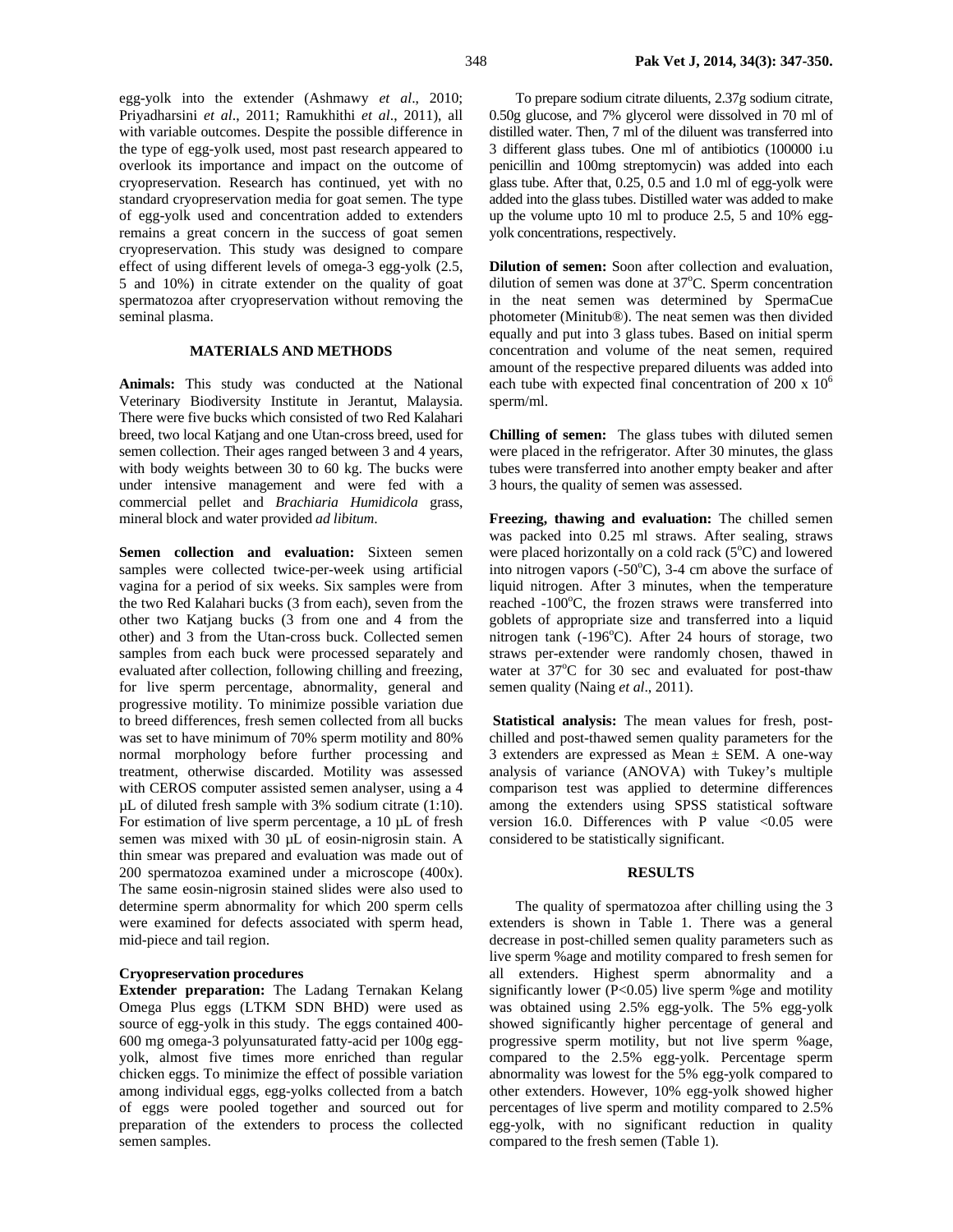Similar to chilling, a general further decrease in live sperm %age, general and progressive motility for all extenders compared with fresh sample was recorded after freezing (Table 2). Among the extenders, 10% egg-yolk again showed the highest percentage of live sperm, general and progressive motility, which was significant, compared to the 2.5% EY, the latter showed the lowest quality. In contrast to other sperm quality parameters, percentage abnormality after freezing using all the extenders tended to show improvement compared to the fresh sample with least abnormality resulted from the 5% egg-yolk, though not significantly different from the 10% egg-yolk (Table 2).

Table 1: Fresh and post-chilled semen quality parameters (%, mean ± SE) diluted using 3 different extenders

| Parameters (%)              | Fresh                       | Egg yolk level (%)       |                             |                             |  |  |  |
|-----------------------------|-----------------------------|--------------------------|-----------------------------|-----------------------------|--|--|--|
|                             | sample                      | 2.5                      |                             | 10                          |  |  |  |
| Live sperm                  | $94.4 \pm 1.2$ <sup>a</sup> | $68.3 \pm 5.5^{\circ}$   | $80.5 \pm 3.3^{b}$          | $81.7 \pm 3.3^{ab}$         |  |  |  |
| General motility            | $91.5 \pm 1.0^a$            | $63.2 \pm 6.0^b$         | $78.7 \pm 3.0^a$            | $79.8 \pm 3.2$ <sup>a</sup> |  |  |  |
| Progressive motility        | $75.7 \pm 1.5^a$            | $52.0 \pm 5.3^b$         | $68.8 \pm 2.3$ <sup>a</sup> | $68.5 \pm 2.7^a$            |  |  |  |
| Abnormality                 | $8.6 \pm 1.1^a$             | $9.2 \pm 1.4^a$          | $2.90 \pm 0.4^b$            | $7.0 \pm 0.6^a$             |  |  |  |
| with<br>different<br>Values |                             | superscripts within rows | show                        | significant                 |  |  |  |
| differences (P<0.05).       |                             |                          |                             |                             |  |  |  |

**Table 2:** Mean ± SEM of fresh sample and post-thawed semen quality parameters (%) extended using 3 different extenders

| parameters (76) exterioed using 5 units ent extenders               |                             |                    |                              |                             |  |  |
|---------------------------------------------------------------------|-----------------------------|--------------------|------------------------------|-----------------------------|--|--|
| Parameters (%)                                                      | Fresh                       | Egg yolk level (%) |                              |                             |  |  |
|                                                                     | sample                      | 2.5                |                              | ۱٨                          |  |  |
| Live sperm                                                          | $94.4 \pm 1.2$ <sup>a</sup> | $37.0 \pm 4.8$     | $55.1 \pm 3.9^b$             | $57.1 \pm 5.0^b$            |  |  |
| General motility                                                    | $91.5 \pm 0.9^a$            | $33.8 + 4.4^c$     | $48.6 \pm 3.8$ bc            | $53.5 \pm 4.6^b$            |  |  |
| Progressive motility                                                | $75.7 \pm 1.5^a$            | $28.0 \pm 3.9$ bc  | $42.6 \pm 3.4$ <sub>bc</sub> | 48.1 $\pm$ 4.4 <sup>b</sup> |  |  |
| Abnormality                                                         | $8.6 \pm 1.1^a$             | $8.1 \pm 0.6^a$    | 5.1 $\pm$ 0.3 <sup>b</sup>   | $7.7 \pm 0.8$ <sup>ab</sup> |  |  |
| Values with different superscripts within rows indicate significant |                             |                    |                              |                             |  |  |
| differences (P<0.05).                                               |                             |                    |                              |                             |  |  |

#### **DISCUSSION**

During cryopreservation, sperm cells are subjected to a number of physical and chemical stresses. Because of the deleterious effect of these factors, it is inevitable to have a reduction in the quality of sperm after cryopreservation (Andrabi, 2007*;* Lemma, 2011), which is the same as what was observed in the present study for all extenders tested. How much the quality of semen deteriorates however, depends on several factors including the type of cryopreservation media and its composition, and processing procedure.

The current study revealed that when there was an increase in egg-yolk concentration, semen quality both after chilling and freezing increased in terms of most parameters including live sperm %age, general and progressive motility. The results showed that 10% eggyolk in citrate extender was most suitable to obtain a higher recovery rate of frozen-thawed live sperm %age and motility compared to the 2.5 and 5% egg-yolk, although the difference with 5% was in magnitude. Though 20% egg-yolk is accepted as standard level in most cases for bull semen cryopreservation (Rahman *et al*., 2012), the level of egg-yolk reported in goat is variable. For instance, using 20% egg-yolk in Tris-based extender with washing of semen resulted in good post-thawed semen quality in goat (Ari and Daskin, 2010). On the other hand, a study by Priyadharsini *et al*. (2011) concluded that 10% eggyolk in Tris buffer was superior to 20% egg-yolk during cryopreservation of the Jakharana goat semen.

The percentage abnormality of post-thawed spermatozoa was highest for the 2.5% egg-yolk, decreased with 5% egg-yolk, then increased non-significantly with 10% egg-yolk. These might imply that using 2.5% eggyolk was not sufficient to protect the sperm. The 10% egg-yolk that resulted in highest post-thawed motility and live sperm %age showed slight increase in abnormality from the 5%, possibly indicating the start of the deleterious interaction between the egg-yolk and EYCE. A concentration between 5 and 10% (7.5%) should be further investigated as it may provide optimum protection that yields higher live sperm %age, motility and low abnormality. According to Ashmawy *et al*. (2010), who compared different levels of egg-yolk in Tris extender for goat semen freezing without washing, there was a non significant difference in post-thawed recovery rate up-to 10% level but, with a significant drop in quality for concentrations >10% (15 and 20%). Hence, if a higher omega-3 egg-yolk of the present study is sought perhaps washing seminal plasma before addition might be required. Omega-3 egg-yolk in citrate extender seems to be effective in preserving sperm morphology during cryopreservation as the evaluation showed below 10% abnormality across all the extenders. For bucks of normal fertility, the number of abnormal spermatozoa in a sample can vary from 5 to 15% and a reduction in fertility is not observed until the number of abnormal spermatozoa exceeds 20% (Onifade, 2011).

In the present study, the percentage abnormality after freezing and thawing using all the extenders tended to show improvement compared to the fresh sample with significant reduction observed with the 5% egg-yolk, and non significantly different from 10% egg-yolk. Majority of sperm abnormalities observed in this study were minor or secondary defects such as simple coiled or bent tails (data not shown) that usually encounter in response to change in temperature, but not of the defects of major type such as acrosome defect, defects associated with the sperm head and mid-piece (''Dag'' defect), which are irreversible and genetically related (Chenoweth, 2005). It can be hypothesized that the fresh semen exposed to the environment before mixing with the diluents is experiencing more shock to have higher minor abnormalities that tend to dwindle and reverse back after dilution during the process of chilling and freezing. This hypothesis, however, needs further investigation to understand how the abnormalities are reversed and the possible role of the omega-3 fatty acid added to the extender.

The mechanism of action by which egg-yolk provides protection is attributed to presence of low-density lipoproteins, which adhere to the sperm membrane during cryopreservation thereby preserving the sperm (Moussa *et al*., 2002). It has been suggested that the phospholipids from the egg-yolk could merge with the sperm membrane replacing some of the sperm phospholipids, decreasing their phase-transition temperature and help preventing cold shock (Huopalahti *et al*., 2007). Moreover, the eggyolk has an additional property in protecting against toxic actions of seminal plasma constituents including antibacterial cationic peptides that are released from large disaggregating proteins (Huopalahti *et al*., 2007) and cause severe membrane damage (Shannon *et al.,* 1987). The 2.5% egg-yolk used in this study failed to provide